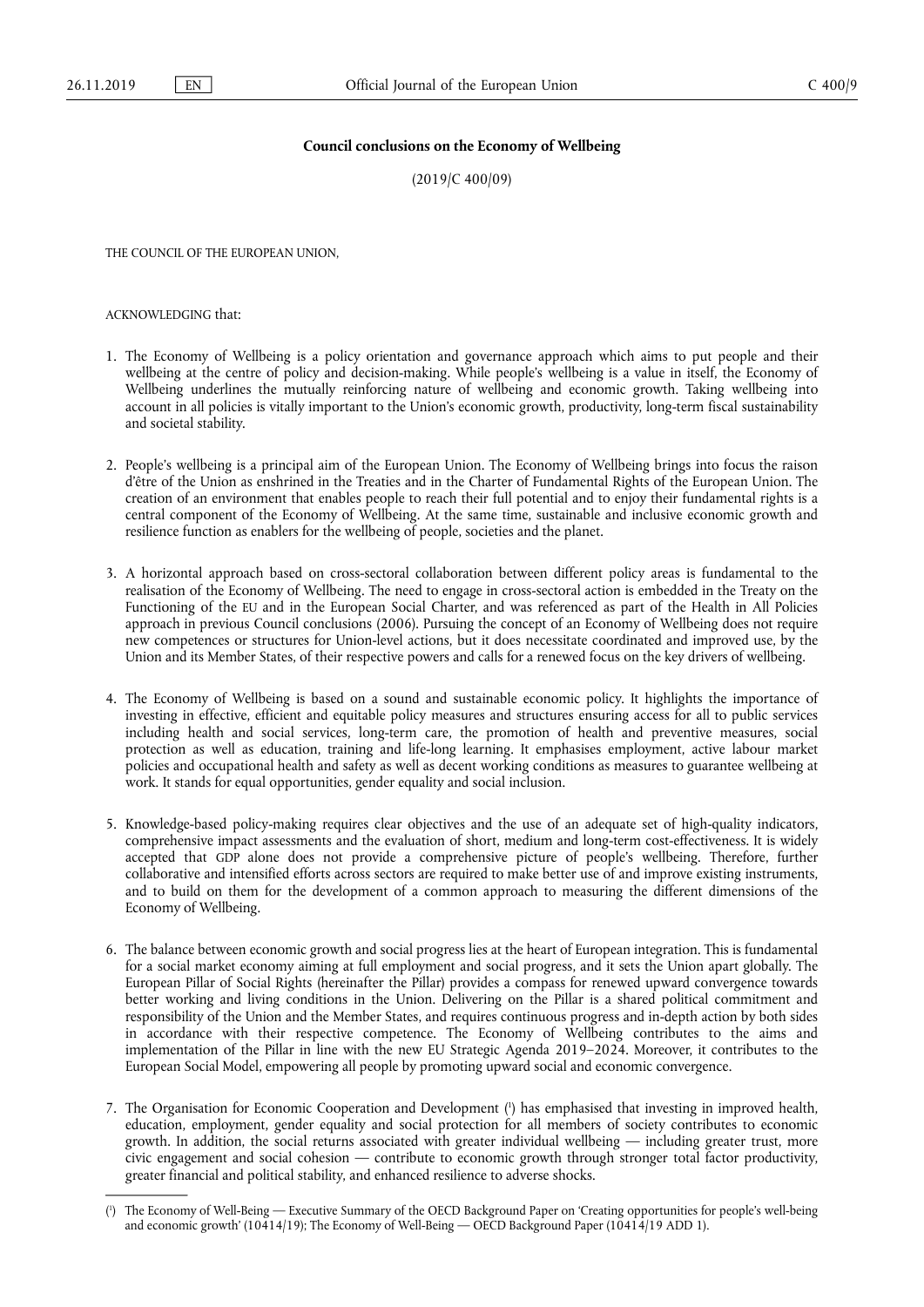8. The Economy of Wellbeing is also at the heart of the United Nations 2030 Agenda for Sustainable Development to which all Member States are committed. Along the same lines, the importance of investing in health, social protection and education has been recognised by several international organisations, namely the World Bank Group (?), the International Monetary Fund (3), the International Labour Organization (4) and the World Health Organization (9).

## RECALLING that:

9. A large number of Europeans live prosperous lives. On average, despite disparities between and within Member States, people in the Union are more educated, wealthier, healthier and live longer than ever before.

## CONSIDERING that:

- 10. Poverty and exclusion from the labour market and society exacerbate inequalities and segregation, which can lead to polarisation and instability in society. Despite the various positive developments, people at risk of poverty or social exclusion face multiple challenges and a lack of opportunities. One in four children in the Union is at risk of poverty or social exclusion. Homelessness is increasing in a considerable number of Member States and it concerns various groups of people, in particular in urban environments. Though, cities can also offer opportunities for people's wellbeing. Adequate income support, access to high-quality health and social services, long-term care as well as early childhood education and care, to affordable housing and support for labour market integration and reintegration are essential to prevent and to address poverty and exclusion while ensuring equal opportunities for all. The social economy, social innovation and social investment also play an important role.
- 11. The changing world of work requires adaptability and diverse and constantly shifting qualifications and skills. Education and training thus play a key role in fostering competitiveness, adaptability and participation in the labour market and in society. Efforts must be made to facilitate access for all to life-long learning and acquisition of skills and competences in order to meet the challenges and seize the opportunities of digitalisation and new forms of work. Climate change will impact the world of work. The European Council has invited the Council and the Commission to advance work on the conditions, the incentives and the enabling framework to be put in place so as to ensure a transition to a climate-neutral EU in line with the Paris Agreement that will, inter alia, preserve European competitiveness, be just and socially balanced, taking into account of Member States' national circumstances. In terms of employment, the transition to climate neutrality brings both opportunities and challenges.
- 12. Vulnerable groups and people at risk of exclusion often face difficulties in the labour market and in society, and may have special needs at work and in their working life. The principle of non-discrimination is fundamental to addressing these needs. The inclusion of people with disabilities in the labour market and in society as a whole is in compliance with the principle of decent work and human rights. Furthermore, longevity provides possibilities for the labour market and the economy, and requires supportive measures enabling all people to make an active contribution to society and working life.
- 13. Fair pay, fair and good working conditions, quality jobs, respectful workplaces and non-discrimination at work enable people to have equal access to and remain within the labour market, prevent early retirement and ensure that the skills of the entire labour force are put to use. Adequate protection of social rights and life at work strengthens the Union's social dimension and play an important role in combating inequality and in-work poverty. Fair and good working conditions and adequate social protection should also be provided in new forms of work. Safe and healthy workplaces translate into increased productivity, improved job satisfaction and a longer working life, and also prevent work-related illness, accidents and the high costs they incur. Social partners have an important role in the design of these policies.
- 14. Promoting gender equality, improving employment opportunities for women, ensuring the principle of equal pay for work of equal value, facilitating the reconciliation of work, care and private life for women and men, as well as preventing and combating violence against women are vital for sustainable and inclusive economic growth, social cohesion and wellbeing. Reducing the gender gaps in employment, pay and pensions and enhancing the economic empowerment of women are considered to be prerequisites for a fairer and more inclusive economy.

( 5 ) The Tallinn Charter on Health Systems for Health and Wealth.

<sup>(</sup> 2 ) The Human Capital Project.

<sup>(</sup> 3 ) The Strategy on Social Spending.

<sup>(</sup> 4 The Centenary Declaration for the Future of Work.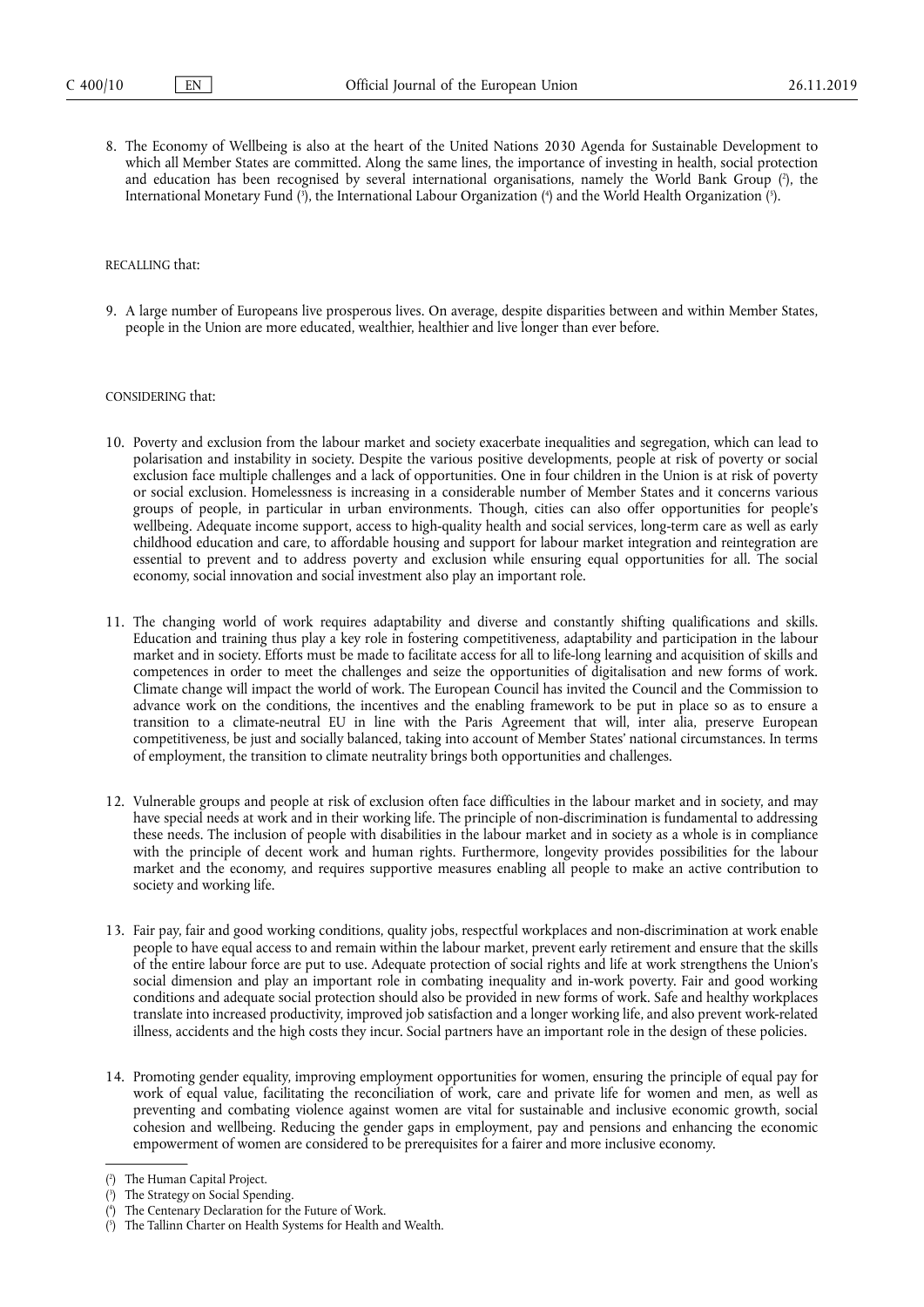- 15. Well-designed, adequate and sustainable social protection systems for all can be effective in protecting individuals. Investment in social protection systems yields valuable social and economic results in the long term. Social protection contributes to socioeconomic resilience and human capital. Furthermore, such systems can deliver better labour market outcomes by supporting the transfer of labour to emerging and dynamic sectors of the economy.
- 16. Education, training and life-long learning are essential wellbeing policy measures. Accessible and high-quality education and training, which are inclusive, are fundamental to societies and economies that need to adapt to and take advantage of change. Investing in education and training has high economic and social benefits; it supports economic stability and growth and is also a key contributor to the resilience of our economies and societies and their future prosperity.
- 17. Challenges to people's wellbeing can best be mitigated when addressed at an early stage and throughout life. These measures include, inter alia, good-quality and affordable prenatal care, early childhood education and care, the promotion of healthy lifestyles, including physical activity and healthy nutrition as well as preventive measures and enabling environments. Investment in health literacy is important in empowering people to make healthy choices.
- 18. Access for all to health services, long-term care, health promotion and disease prevention, provided by a sustainable health system, are essential elements of wellbeing that also address health inequalities and thus contribute to the economy and society. Investment in health security contributes to the effective and timely prevention and detection of and response to health threats. For example, antimicrobial resistance, vaccine hesitancy as well as the increasing occurrence of disasters due to climate change and disease outbreaks have the potential to cause great damage to public health and national economies. Increased vaccination coverage is a cost-effective measure to prevent many communicable diseases. Greater efforts to promote good mental health and to advance the prevention, early diagnosis, treatment and destigmatisation of mental disorders would improve the lives of millions of Europeans throughout the course of their lives and contribute to non-discriminatory working environments, better working conditions, and thus to a stronger economy.
- 19. The continuous growth of health expenditure is a challenge to national economies in all European countries. It is therefore crucial to address the social, commercial, economic and environmental determinants of health and the burden of non-communicable diseases, taking into account risk factors such as poor or unhealthy diets, physical inactivity, and the harmful use of alcohol and tobacco. Fiscal measures can be used to guide consumption and behaviour.
- 20. Shortages and high prices of a number of medical devices and medicines, combined with inefficiencies in the use of generic and biosimilar medicines, can threaten the sustainability and financing of national health systems. It is essential to improve the access to and the cost-effectiveness of medicines, patient safety and the continuity of treatment. Furthermore, it is important to continue policy discussions on affordability and security of supply.
- 21. Technological developments, especially digitalisation and artificial intelligence, are changing the way people's wellbeing can be promoted and how health and social services are delivered. This has the potential to increase the cost-effectiveness, efficiency and quality of services as well as to counter inequalities in access and outcomes. It is important to improve people's access to their own health and social data and to raise the awareness on health and social data protection. For the purpose of advancing public health, research and innovation, it is essential to make use of the potential of health and social data while fully respecting applicable data protection rules and ethical principles.
- 22. The European Semester provides a framework for the coordination of Member States' economic policies and is an important tool for monitoring the implementation of the Europe 2020 strategy and key areas covered by the Pillar. The number of specific recommendations involving social, employment, education, training and equality policies, health and long-term care, pensions, poverty and social exclusion has grown gradually and today these topics account for nearly half of them. Well-designed and sustainable social, employment, education and health policies as well as gender equality are indispensable for sustainable and inclusive long-term economic growth. Cross-sectoral cooperation and a good balance between economic and these policies thus play an important role in the European Semester.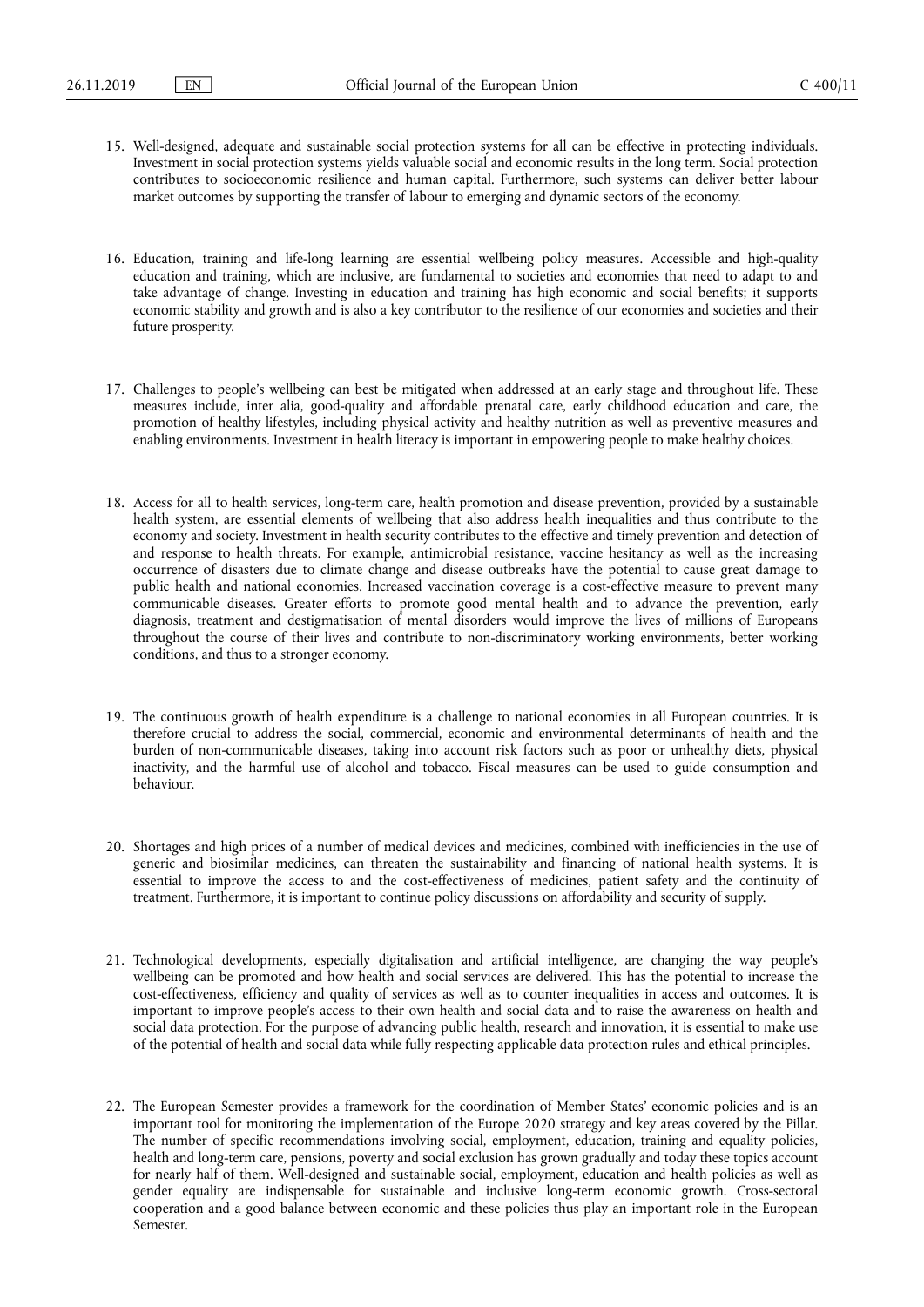- 23. Structural reforms fall within the responsibility of the Member States. The Union's structural funds can support further sustainable developments in wellbeing policies in the Member States. These funds can be used to promote Member States' actions as identified in the integrated economic and employment policy guidelines and country-specific recommendations of the European Semester.
- 24. For these reasons, it is crucial for the Union to develop a new long-term, post-2020 strategy to ensure that the Union becomes the world's most competitive and socially inclusive, climate-neutral economy, reflecting the Economy of Wellbeing. It is important for the Union to show global leadership by adopting an ambitious and well-balanced new horizontal strategy in line with the commitments made in the framework of the Pillar and the UN Agenda 2030.

INVITES the Member States to:

- 25. DEVELOP a cross-sectoral assessment of impacts on wellbeing in order to strengthen knowledge-based policy and decision-making.
- 26. CONSIDER using indicators related to wellbeing to monitor and report national budget processes and for knowledgebased decision-making. All these indicators should be disaggregated by sex.
- 27. ENHANCE labour market participation by improved targeting of specific support measures for people who are excluded or at risk of exclusion from the labour market, in line with the active inclusion approach.
- 28. ENSURE, in the light of national circumstances, access for all to adequate social protection and to high-quality, affordable and sustainable services.
- 29. DIRECT their cross-sectorial activities towards combating wellbeing challenges at an early stage and throughout individuals' lives, taking into account in particular the benefits resulting from the promotion of health and preventive measures.
- 30. PROMOTE comprehensive, life-long learning policies as well as skills and competence development throughout life.
- 31. PROMOTE structural reforms favouring social inclusion, civic participation and socioeconomic resilience.
- 32. ENHANCE a cross-sectoral perspective in the policy positions expressed within the different Council preparatory bodies dealing with the European Semester in order to ensure a balanced horizontal analysis, in line with the concept of the Economy of Wellbeing.

INVITES the Member States and the European Commission, in accordance with their respective competences, taking into account national circumstances, and respecting the role and autonomy of the social partners, to:

- 33. INCLUDE an Economy of Wellbeing perspective horizontally into national and Union policies and put people and their wellbeing at the centre of policy design.
- 34. IMPLEMENT evidence-based and effective policy interventions at national and Union level to address common challenges to wellbeing.
- 35. CONTINUE to eradicate poverty, in particular by tackling child poverty and the intergenerational transmission of poverty, including by exploring new measures.
- 36. CONTINUE to design and implement measures acknowledging and addressing homelessness and PROMOTE access to affordable housing for all.
- 37. PROMOTE cross-sectoral collaboration and continue strengthening the role of employment, social, health and education policies within the European Semester process.
- 38. UNDERTAKE horizontal analyses within the European Semester process in order to enhance broad, long-term policy perspectives and provide balanced policy recommendations.
- 39. CONTINUE to develop rigorous quantitative and qualitative data collection and statistical methods for measuring and regularly monitoring people's wellbeing in order to provide, together with the economic indicators in the context of the European Semester, a comprehensive analysis as a basis for policy and decision-making.
- 40. PROMOTE the implementation of the principles of the Pillar as an important step towards delivering on the Economy of Wellbeing.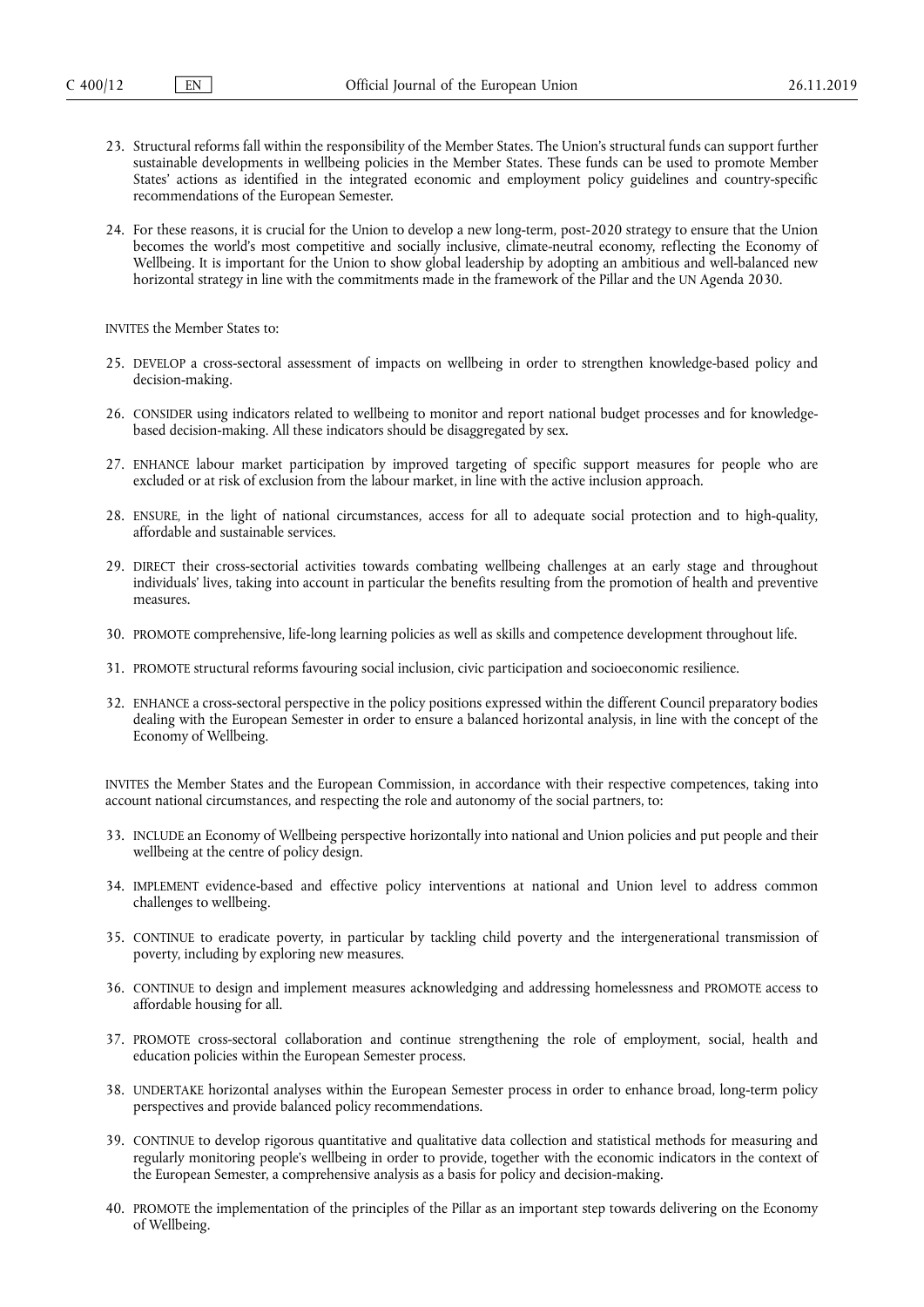- 41. ENSURE the benefits of digitalisation for people's wellbeing by for instance accelerating the work on innovative, secureby-design digital solutions in the promotion of health, healthcare and social policies, by strengthening, where relevant, the current initiatives for the interoperable, cross-border exchange of health and social protection data, and by deploying innovative data technologies, including artificial intelligence, while respecting data protection rules, data security and related ethical principles, and PROMOTE digital inclusion.
- 42. ANTICIPATE the impacts of demographic changes, in particular caused by ageing and longevity, and PROMOTE healthy and active ageing across all policies.
- 43. IMPLEMENT concrete and effective measures to close the gender gaps in employment and pay beyond the current EU Action Plan on Tackling the Gender Pay Gap and ADDRESS their impact on the gender gap in pensions.
- 44. PROMOTE a high level of accessible, affordable and high-quality early childhood education and care, in line with the objectives set by the Barcelona European Council of 2002 on childcare and the Council Recommendation on High-Quality Early Childhood Education and Care Systems of 2019.
- 45. REINFORCE the role of the social economy, social entrepreneurship and social innovation in the promotion of social inclusion, creation of and access to quality jobs and social investment.
- 46. WORK closely with European and national social partners and civil society to promote the Economy of Wellbeing through effective social and civil dialogue.

INVITES the European Commission to:

- 47. PROPOSE, on the expiry of the Europe 2020 strategy for smart, sustainable and inclusive growth, a new long-term growth strategy for the Union, aimed at ensuring that the Union becomes the world's most competitive and socially inclusive, climate-neutral economy.
- 48. ISSUE a Communication addressing the Economy of Wellbeing, with an emphasis on the mutual relations between wellbeing policies and economic growth, on balanced cross-sectoral collaboration among the different policy fields, on a knowledge-based approach, and on preventive measures and early interventions, supporting the implementation of the Pillar and the UN Agenda 2030.
- 49. STRENGTHEN the assessment of the impacts of legislative and major policy initiatives on wellbeing, including in the field of economic policy.
- 50. REVIEW the EU Strategic Framework on Health and Safety at Work, taking into account the changing world of work.
- 51. ADOPT a stand-alone European Gender Equality Strategy and STRENGTHEN gender mainstreaming and gender budgeting and the effective implementation thereof in all policy areas.
- 52. PROMOTE European cooperation in education and training in order to make Europe the leading learning society in the world, by supporting a culture that encourages, empowers and motivates people and societies to learn, at all levels and in all forms of education and training and at all stages of life.
- 53. DEVELOP new initiatives to address disability policies beyond the current European Disability Strategy 2010–2020.
- 54. RENEW the commitment on Roma inclusion by developing new policy initiatives, including the adoption of a post-2020 European Framework Strategy.
- 55. SUPPORT the Member States, through appropriate actions within its competence, in their endeavours to improve the sustainability and availability of health services, including access to medicines and medical devices.
- 56. PROPOSE a Mental Health Strategy for the Union, taking into account the cross-sectoral impacts of different policies on mental health.
- 57. PROPOSE a European Action Plan to fight cancer in order to support the Member States in their efforts to, inter alia, prevent cancer, address early diagnosis and treatment, and improve the lives of patients and survivors.